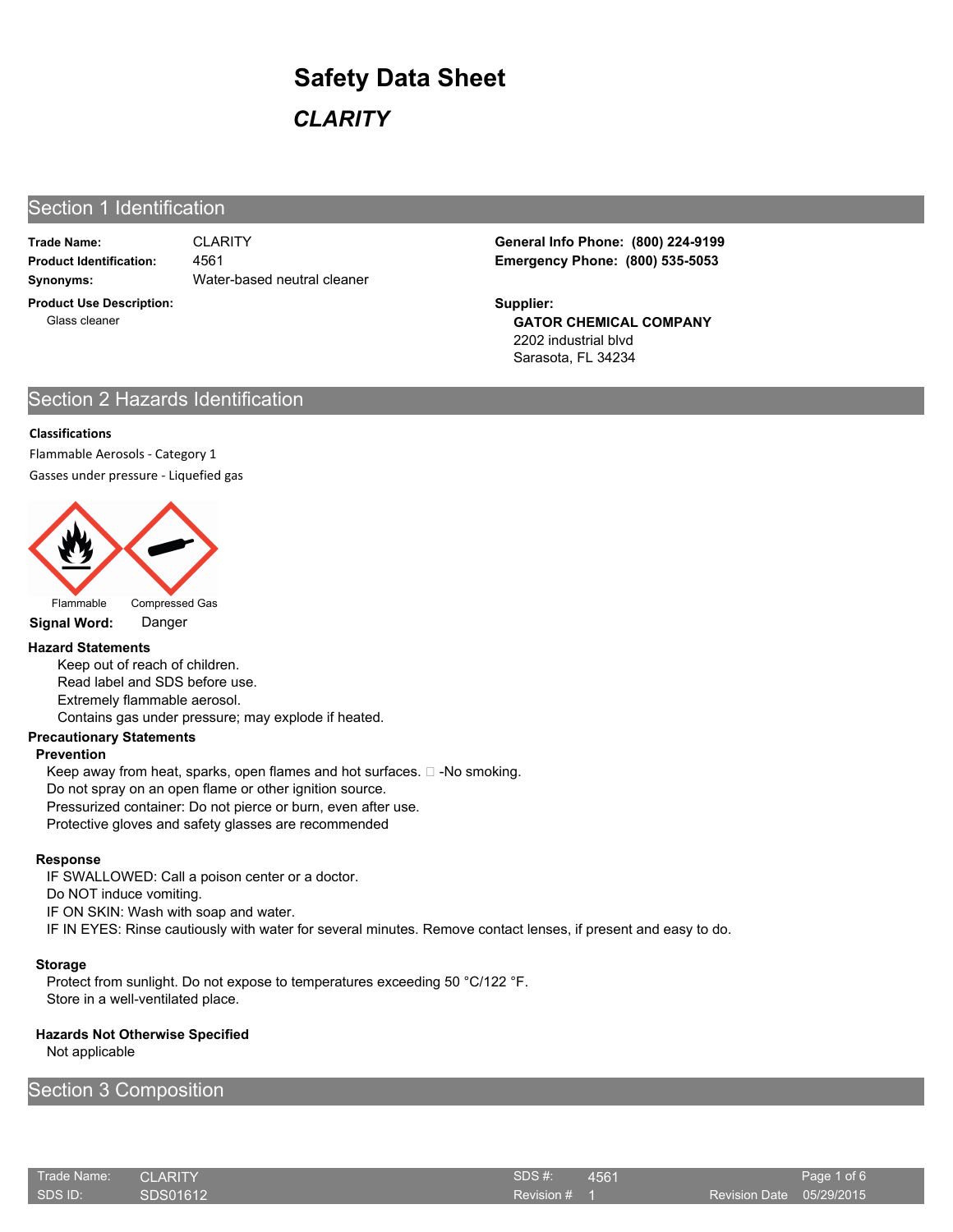|          | Concentration |
|----------|---------------|
| CAS#     | % by Weight   |
| 111-76-2 | $>= 1 \le 5$  |
| 67-63-0  | $>= 1 \le 5$  |
| 74-98-6  | $>= 1 \le 5$  |
| 106-97-8 | $>= 1 \le 5$  |
|          |               |

## Section 4 First Aid

### EMERGENCY OVERVIEW

DANGER. Extremely flammable. Contents under pressure. Keep away from heat and flame.

EYES: Rinse cautiously with water for several minutes. Remove contact lenses if present and easy to do. Continue rinsing. If eye irritation persists: Get medical attention.

SKIN: Wash with plenty of soap and water. If skin irritation or rash occurs get medical attention. Take off contaminated clothing and wash it before reuse.

INHALATION: Remove person to fresh air and keep comfortable for breathing. Call a poison center or a doctor if you feel unwell.

INGESTION: May be harmful if swallowed. Seek medical attention immediately. Do NOT induce vomiting.

## Section 5 Fire Fighting Measures

### **Suitable fire extinguishing media:**

Use water spray, fog or foam.

### **Specific hazards arising from the chemical:**

Flammable aerosol. In a fire or if heated, a pressure increase will occur and the container may burst, with the risk of subsequent explosion. Gas may accumulate in low or confined areas or travel a considerable distance to a source of ignition and flash back, causing fire or explosion. Bursting aerosol containers may be propelled from a fire at high speed. Runoff to sewer may create fire or explosion hazard.

#### **Hazardous thermal decomposition products:**

Carbon Dioxide, Carbon Monoxide

### **Specific fire-fighting methods:**

Promptly isolate the scene by removing all persons from the vicinity of the incident if there is a fire. No action shall be taken involving any personal risk or without suitable training. Move containers from fire area if this can be done without risk. Use water spray to keep fire-exposed containers cool.

#### **Special protective equipment for fire fighters:**

Fire fighters should wear appropriate protective equipment and self-contained breathing apparatus (SCBA) with a full face-piece operated in a positive pressure mode.

## Section 6 Accidental Release Measures

| Trade Name: CLARITY |          | SDS #:       | 4561 |                          | Page 2 of 6 |
|---------------------|----------|--------------|------|--------------------------|-------------|
| SDS ID:             | SDS01612 | Revision # 1 |      | Revision Date 05/29/2015 |             |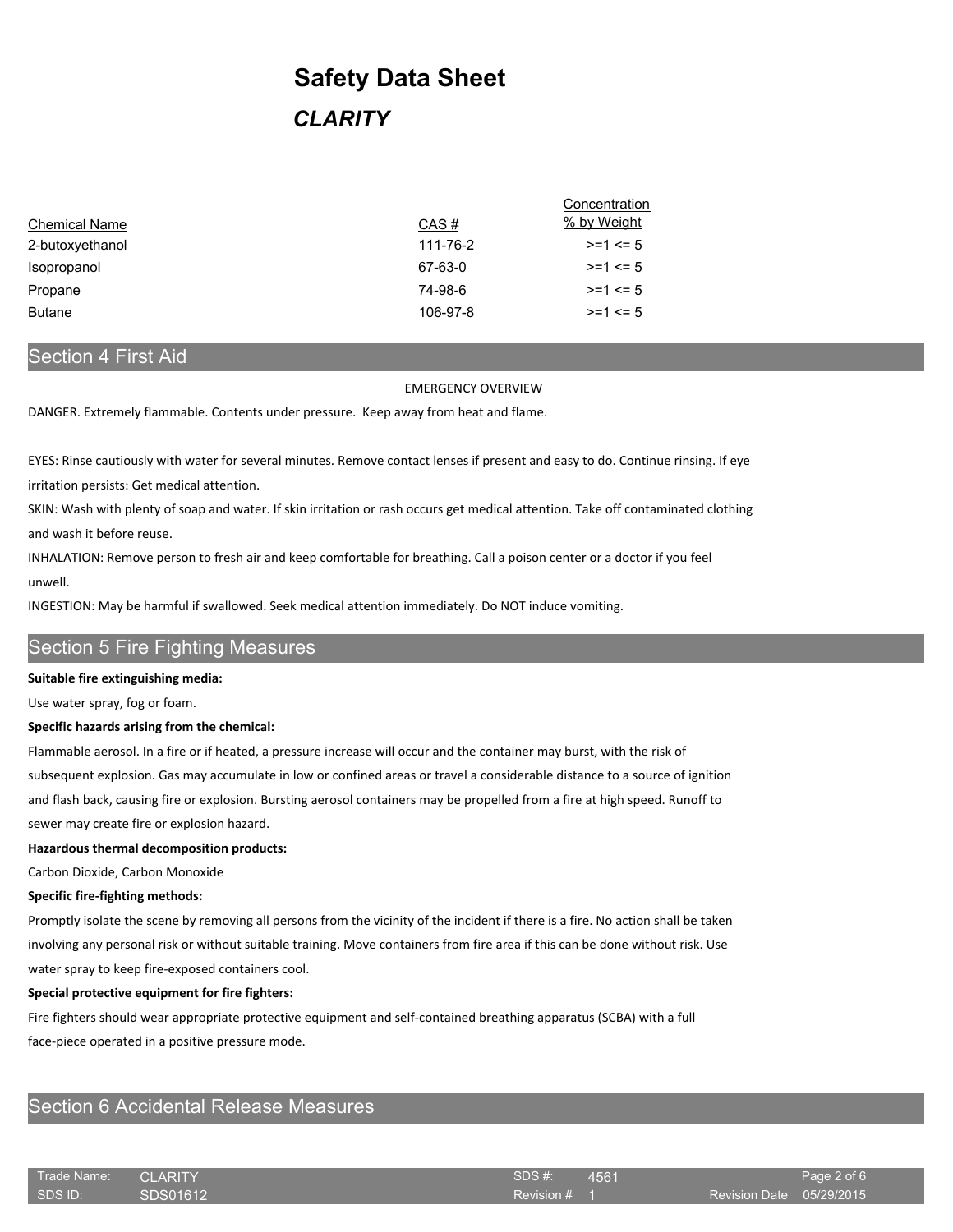#### **Personal precautions:**

Put on appropriate personal protective equipment (see section 8)

### **Environmental precautions and clean-up methods:**

Stop all leaks. Isolate hazard area. Keep unnecessary and unprotected personnel from entering. Eliminate all ignition sources. Disperse vapors with water spray. Prevent runoff from entering drains, sewers, streams or other bodies of water. Absorb spill with inert material. Absorb unrecoverable product. Transfer contaminated absorbent, soil and other materials to containers for disposal.

## Section 7 Handling and Storage

Do not use or store near heat, sparks or open flame. Exposure to temperatures above 120 F may cause bursting. Do not puncture or incinerate container. Store in a cool, dry place. Do not get in eyes, on skin or on clothing. Intentional misuse by deliberately concentrating and inhaling may be harmful or fatal. Keep out of reach of children.

## Section 8 Exposure Controls/Personal Protection

| 2-butoxyethanol<br><b>ACGIH TLV</b><br><b>OSHA PEL</b> | 20 ppm<br>25 ppm (skin) |
|--------------------------------------------------------|-------------------------|
| <b>Butane</b><br><b>ACGIH TLV</b>                      | 1000 ppm                |
| Isopropanol<br><b>ACGIH TLV</b><br><b>OSHA PEL</b>     | 400 ppm<br>400 ppm      |
| Propane<br><b>ACGIH TLV</b>                            | 1000 ppm                |

**Eye Protection:** Wear safety glasses or goggles.

**Skin Protection:** To prevent repeated or prolonged contact, wear impervious gloves (made from rubber, nitrile or neoprene).

**Respiratory Protection:** When respiratory protection is required use an organic vapor cartridge. A respiratory program that

meets OSHA's 29 CFR 1910.34 & ANSI Z88.2requirements must be followed.

**Engineering Controls:** Good general ventilation required.

# Section 9 Physical and Chemical Properties

| Property                      |                | Value                    |                             |            |                      |                      |                      |
|-------------------------------|----------------|--------------------------|-----------------------------|------------|----------------------|----------------------|----------------------|
| Appearance                    |                | <b>CLEAR SPRAY/MIST</b>  | Auto Ignition Temp          |            |                      | <b>NOT AVAILABLE</b> |                      |
| <b>Boiling Point</b>          |                | <b>NOT AVAILABLE</b>     | Color                       |            |                      | <b>COLORLESS</b>     |                      |
| Decomposition Temperature     |                | <b>NOT AVAILABLE</b>     | <b>Evaporation Rate</b>     |            |                      | <b>NOT AVAILABLE</b> |                      |
| <b>Explosive Limit Ranges</b> |                | <b>NOT AVAILABLE</b>     | <b>Explosive Properties</b> |            |                      | <b>NOT AVAILABLE</b> |                      |
| <b>Flash Point</b>            |                | NONE (liquid portion)    | Melting/Freezing Point      |            |                      | <b>NOT AVAILABLE</b> |                      |
| Odor                          |                | <b>PLEASANT</b>          | Odor Threshold              |            |                      | <b>NOT AVAILABLE</b> |                      |
| Other Information             |                | VOC content (wt. %): 9.6 | <b>Oxidizing Properties</b> |            | <b>NOT AVAILABLE</b> |                      |                      |
| <b>Partition Coeff</b>        |                | <b>NOT AVAILABLE</b>     | <b>Physical State</b>       |            | <b>LIQUID</b>        |                      |                      |
| <b>Relative Density</b>       |                | 1.0                      | Solubility (Water)          |            |                      | <b>COMPLETE</b>      |                      |
| Vapor Density                 |                | <b>NOT AVAILABLE</b>     | Vapor Pressure              |            |                      | <b>NOT AVAILABLE</b> |                      |
| Viscosity                     |                | <b>NOT AVAILABLE</b>     | рH                          |            |                      | $7 - 9$              |                      |
| Trade Name:                   | <b>CLARITY</b> |                          |                             | SDS#       | 4561                 |                      |                      |
| $SDSID+$                      | SDS01612       |                          |                             | Revision # |                      |                      | <b>Revision Date</b> |

SDS ID: SDS01612 Revision Date 05/29/2015

Page 3 of 6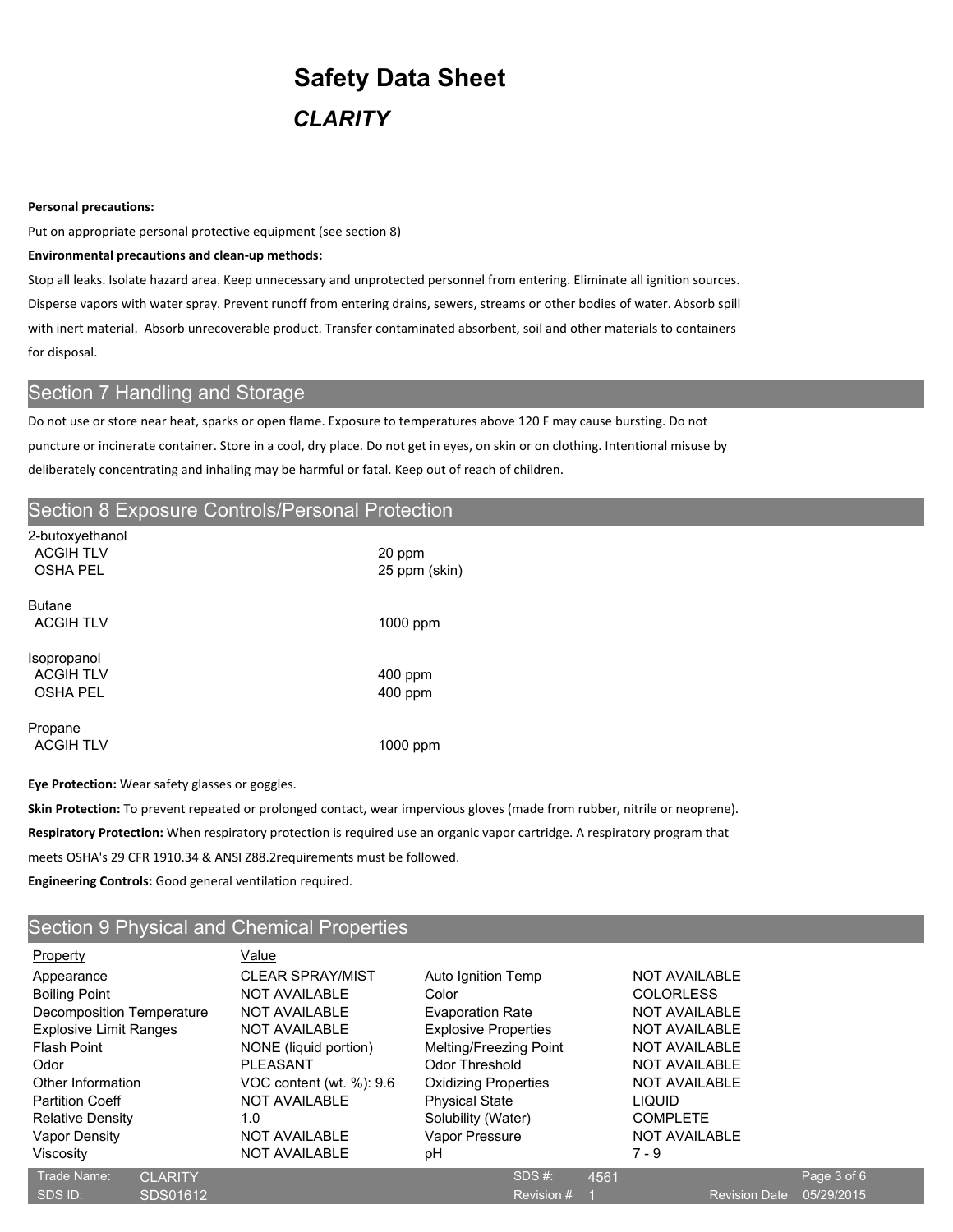# Section 10 Stability and Reactivity

| <b>Reactivity:</b>             | Under normal conditions of storage and use, hazardous reactions will not occur. |
|--------------------------------|---------------------------------------------------------------------------------|
| <b>Chemical Stability:</b>     | Stable under normal conditions.                                                 |
| Incompatible Materials :       | Acids, strong oxidizers.                                                        |
| <b>Conditions to Avoid :</b>   | High temperatures, open flames, sparks, welding.                                |
| <b>Decomposition Products:</b> | CO, CO <sub>2</sub>                                                             |

## Section 11 Toxicological Information

**Primary Route of Entry:** Inhalation, eye contact

### **Acute/Potential Health Effects:**

**EYES:** May cause eye irritation. Symptoms include stinging, tearing and redness.

**SKIN:** May cause skin irritation.

**INHALATION:** High vapor concentrations may be irritating to respiratory tract.

**INGESTION:** May be harmful if swallowed.

**Chronic / Long Term Effects:** None known.

**Target Organ Effects:** Liver, kidney, lungs and upper respiratory tract, gastrointestinal tract.

**Reproductive/Developmental Information:** 2-Butoxyethanol has caused red blood cell hemolysis in lab animals and secondary

injury to the liver and kidney.

**Carcinogenic Information:** This material is not listed as a carcinogen by IARC, NTP or OSHA.

#### **Acute Toxicity Values:**

2-butoxyethanol: Ingestion - LD50, rat, 1300 mg/Kg; Dermal LD50, guinea pig 1400 mg/Kg; Inhalation - LC50, 1 hr, vapor, guinea pig > 3.1 mg/l.

## Section 12 Ecological Information

2-butoxyethanol: EC50, Daphnia magna, static test, 48 h, immobilization: 1550 mg/l Bluegill sunfish, static test, 96 h, 1300 mg/l.

## **Section 13 Disposal Considerations**

Waste must be disposed of in accordance with federal, state and local environmental control regulations. See label for further instructions.

## Section 14 Transport Information

| Trade Name: CLARITY |          | SDS #:       | 4561 |                          | Page 4 of 6 |
|---------------------|----------|--------------|------|--------------------------|-------------|
| SDS ID:             | SDS01612 | Revision # f |      | Revision Date 05/29/2015 |             |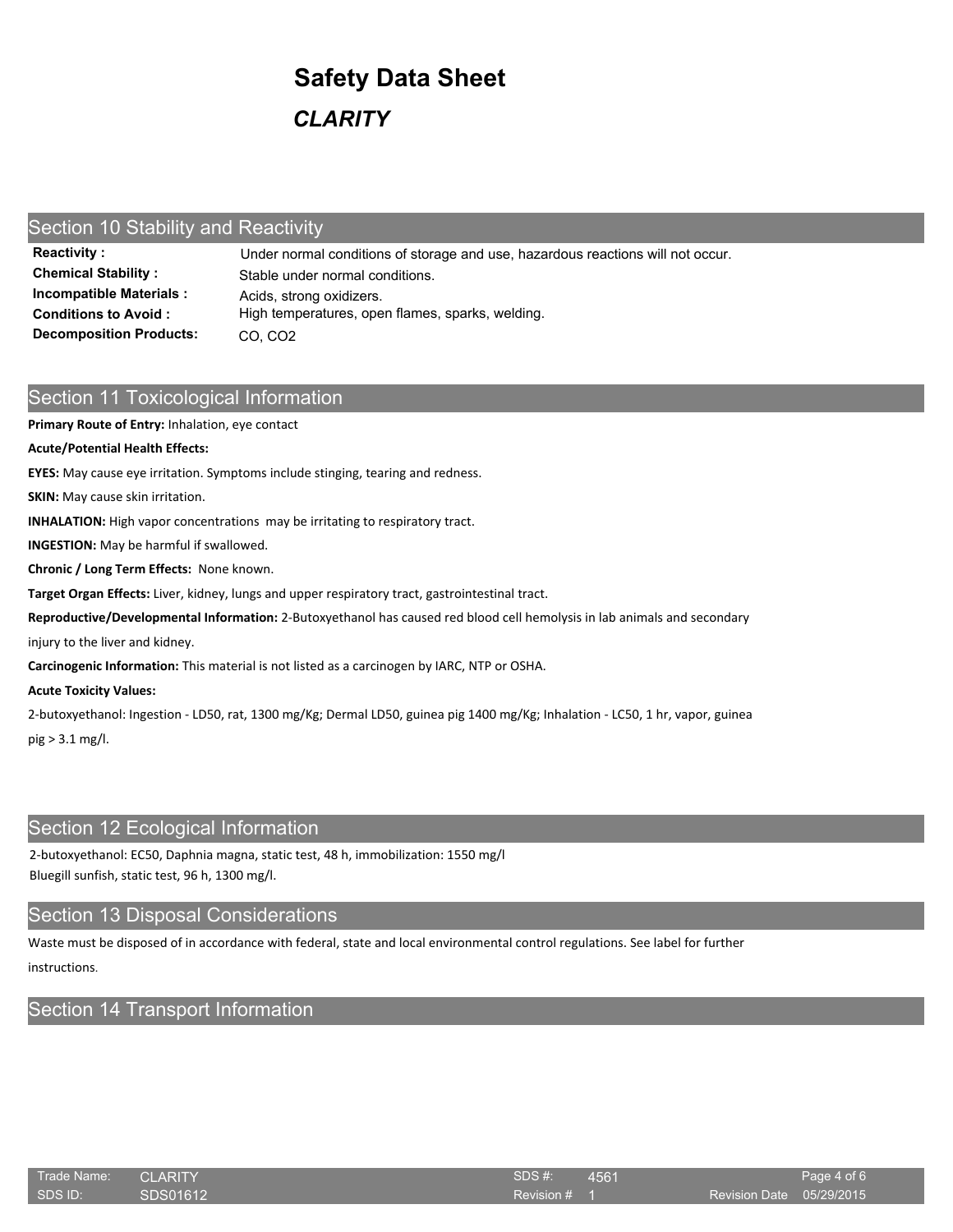Certain shipping modes or package sizes may have exceptions from the transport regulations. The classification provided may not reflect those exceptions and may not apply to all shipping modes or package sizes.

| UN number            | 1950 |                     |
|----------------------|------|---------------------|
| Proper shipping name |      | Aerosols, flammable |
| Class                | 2.1  |                     |
| Packing group        |      |                     |

# Section 15 Regulatory Information

**Section 313 of Title III of the Superfund Amendments and Reauthorization Act (SARA) of 1986 (40 CFR 372.65)** 2-butoxyethanol

If identified components of this product are **CERCLA** hazardous substances and/or listed under **Sections 302, 304, or 313 of Title III** of the Superfund Amendments and Reauthorization Act (SARA) of 1986 (also known as EPCRA, the Emergency Planning and Community Right-To-Know Act), or under **California Proposition 65** (Safe Drinking Water and Toxic Enforcement Act), they are listed above in Section 15 of this SDS.

If identified components of this product are listed under Section 313, this product contains toxic chemicals subject to the reporting requirements of Section 313. This information must be included in all SDS that are copied and distributed for this material.

**Title III Section 311/312** Hazardous Categories - 40 CFR 370.2:

ACUTE (X) Chronic ( ) Fire (X) Pressure (X) Reactive ( ) Not Applicable ( )

**T.S.C.A. Status:** All chemical substances found in this product comply with the Toxic Substances Control Act inventory reporting requirements.

**RCRA Status:** Under RCRA, it is the responsibility of the product user to determine at the time of disposal, whether a material containing the product or derived from the product should be classified as a hazardous waste. If this product becomes hazardous waste it would be assigned RCRA Code(s)

None

## Section 16 Other Information

## **HMIS Ratings :**

| <b>HEALTH</b>              |  |
|----------------------------|--|
| <b>FLAMMABILITY</b>        |  |
| <b>REACTIVITY</b>          |  |
| <b>PERSONAL PROTECTION</b> |  |

| Trade Name: | <b>CLARITY</b> | SDS#    |
|-------------|----------------|---------|
| SDS ID:     | SDS01612       | Revisio |